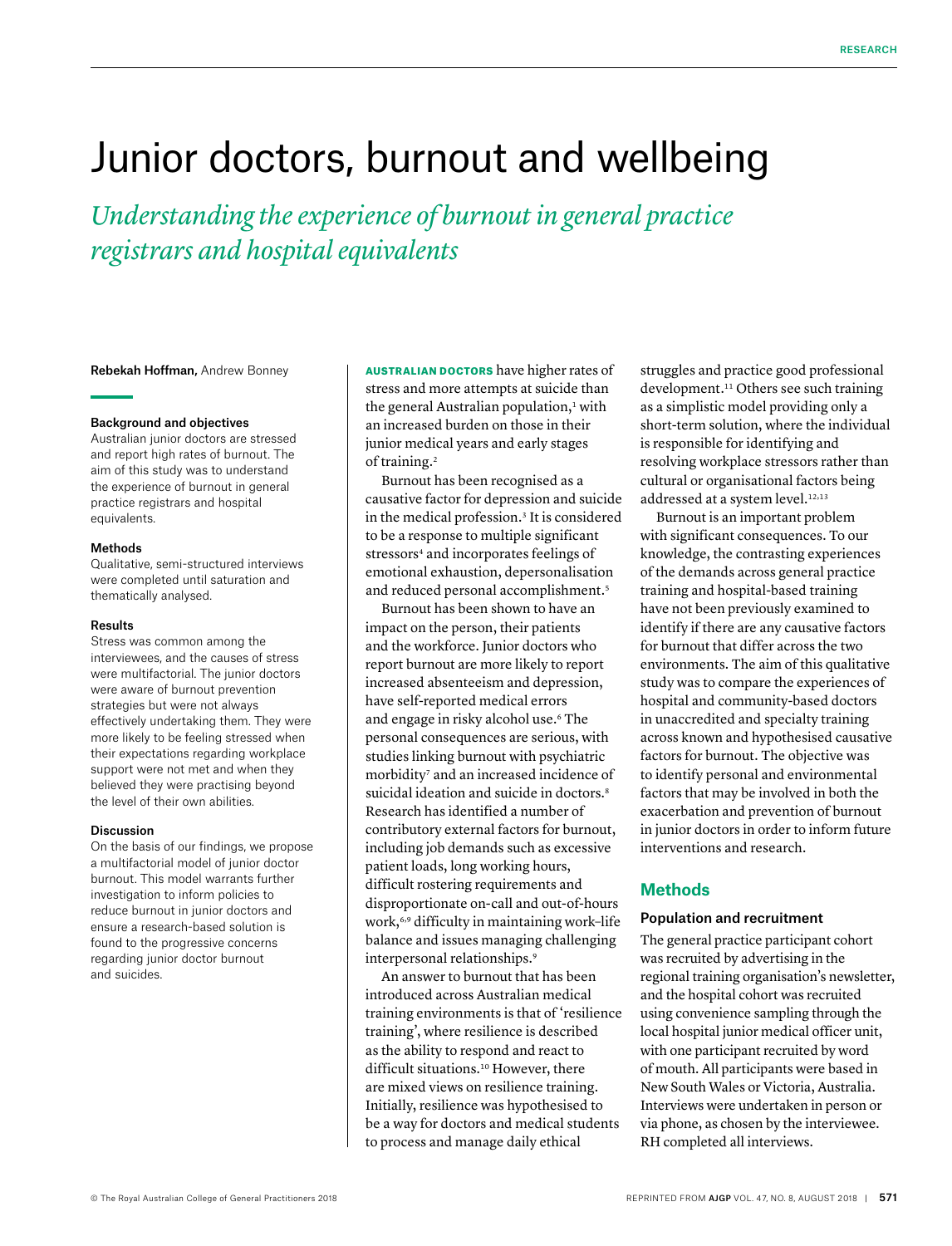## Interviews analysis

The interview guide was developed from themes arising from the literature and from personal experiences from the authors. Questions included:

- **•** What makes you feel stressed?
- **•** Where do you go when you feel stressed/burnt out?

Recordings of interviews were de-identified and transcribed; interviewer field notes were kept. Participants were recruited and data collection continued until saturation was reached (a point at which no new themes were identified and there were no new codes being added to the themes).

## Analysis

The research team included two doctors, one training in general practice (RH) and one with over 25 years of clinical general practice experience (AB). The researchers aimed to consider their personal biases in the choice of topic, analyses and interpretation.

Both authors read all transcripts in full, and codes inductively developed by RH were discussed and confirmed with AB. NVivo was used to assist with data management and grouping of codes for thematic analysis. In an iterative process, the analysis of the codes and formation of themes that developed from the analysis by RH was revised in consultation between the authors. The COREQ guidelines were used to guide the rigour of the analyses; respondents were invited to review their transcripts.<sup>14</sup>

# **Results**

Ten interviews were completed and included in the analyses. Six participants were male and four were female. Interviewees were in their second to fifth postgraduate years; the majority  $(n = 4)$ were in their third postgraduate year. Half of the participants were general practice registrars (ranging from GPT1 to GPT4) and half were hospital doctors. Interviews ranged from 10 to 42 minutes in length. Data saturation was achieved by the seventh interview. Quotations are coded using H for hospital junior doctor and G for general practice junior

doctor, then assigned numbers based on interview order.

Across both the hospital group and the general practice group, the same themes and codes were replicated, with no difference in causative factors identified between the groups. Three broad themes were identified in the analyses: expectations of self; expectations and response of others; and self-care.

## Expectations of self

The first key theme emerged from the junior doctors' experiences with limitations in their own knowledge and ability. This limitation was exacerbated in times of uncertainty or unfamiliar situations and intensified in a perfectionist, high-achieving personality type.

Both hospital and general practice doctors felt some anxiety concerning their ability to practice and how competent they felt working independently. Both groups felt increased stress when they thought that they were working beyond their current competency levels.

*What made me feel stressed was … not being certain of my skills and my anxiety about when I went to make calls and things.* (H2)

*I guess what would make me feel stressed, one thing would be support, like feeling that you don't have sufficient support or supervision, especially when it's early on in your career or if you're in a new position and you're not sure about decision making and what your role is meant to be.* (G5)

The acknowledgement that certain personality types are more likely to enter medicine was identified by one participant.

*Huge amounts of work and expectations, both internal and external expectations. And, not feeling like I have enough time to meet these expectations to the standard that I want to hold, I'm a bit of a perfectionist … I had no idea that I was a Type A personality until I entered medicine, and I was like, 'Yes, that is my experience too.' She was like, 'I always* 

*thought I was so easy going,' … yeah, it just sort of went haywire.* (G2)

## Expectations and response of others

The next theme identified was that of the expectations that the junior doctor has of other people and of their working environment, and the responses they receive from others. The expectation from junior doctors was that they would be working in a safe environment supported by their direct supervisors, teams, hospitals, colleges or colleagues, especially when stressed or in need.

The working environment has been identified as a clear stressor for both hospital and general practice registrars, with long hours and high patient loads being a recurrent theme for increased burdens.

*At one stage when she was ortho reg*  [orthopaedic registar]*, in 25 calendar days, she spent 12 hours at home.* (H5)

*No registrar on site when I work my afterhours, it's just me … I really don't mind working after hours, it's more that I don't feel comfortable doing it by myself.*   $(G5)$ 

Increased stress around preparation for examinations has been identified by multiple respondents as a key exacerbator of stress and possibly a contributor to burnout and suicide.

*And, so when I hear of these people committing suicide … the one thing that can't be removed is the pressure to sit exams … that exam pressure can't be ameliorated by anybody and so, unless we change the system … that's never going to change the suicide rate.* (H2)

*You don't have time, you're working fulltime and then you're trying to write a paper or do a little bit of research, and turn up to these courses, and study for your primary or entrance surgical exams.* (H5)

There are senior staff and training organisations that manage junior doctors throughout their junior doctor years. These include the direct supervisor,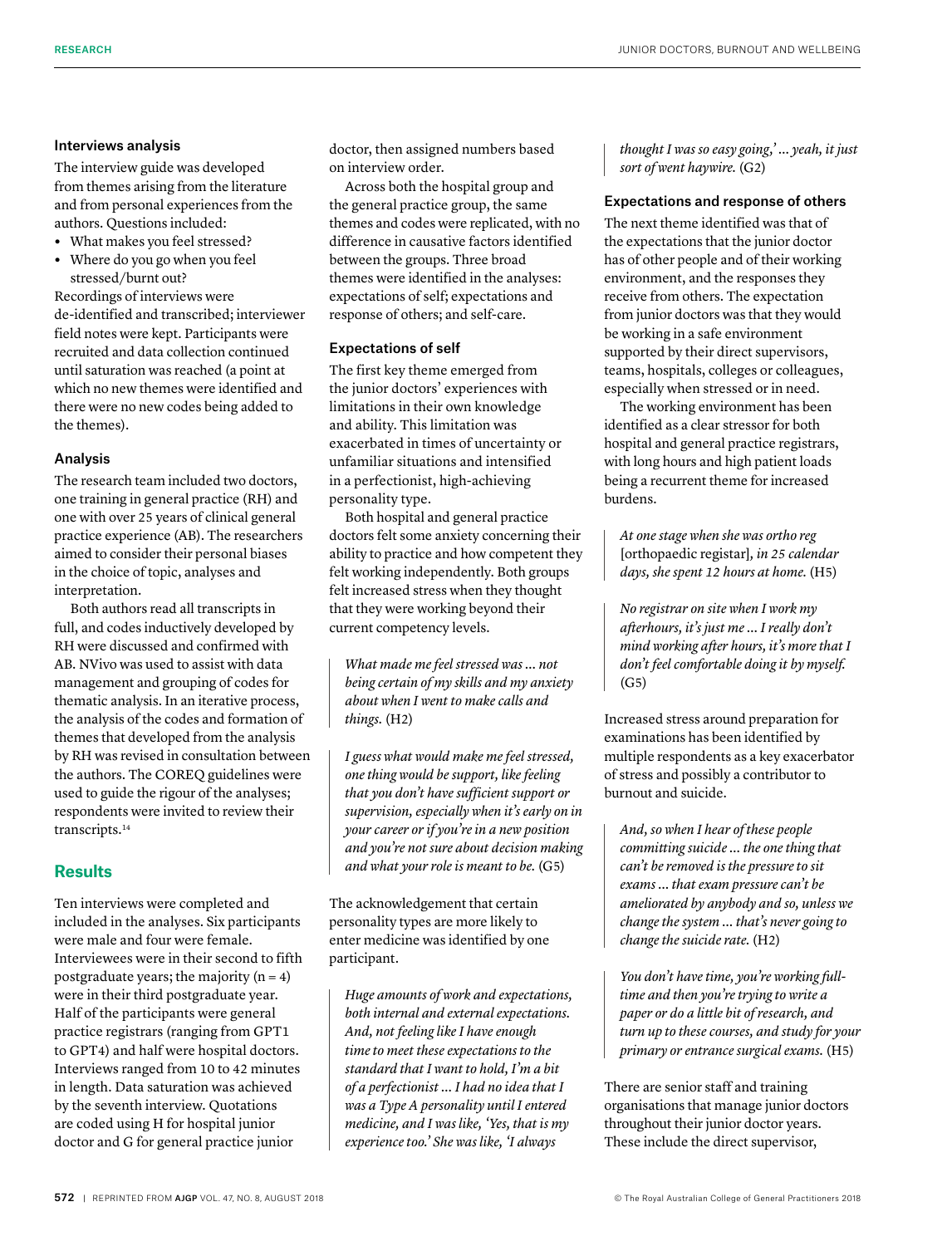administrative teams and senior hospital or college supports.

The direct supervisor/team were seen as being supportive when all was going well and there were no conflicts. In situations where the junior doctor had encountered issues during the term and had approached their immediate senior for assistance, there was an overall feeling of not being provided the anticipated levels of support.

 *I'd already had meetings with my consultants and I didn't feel like there was going to be any support from there.* (G5)

For some it seemed that the senior clinicians had forgotten what the early training years were like.

*They've been too far removed from their internship years; it's 10, 15, 20 years on and they're now an FRACP or FRACF or FRAC something, and they don't remember how horrible it was when they first started out.* (H5)

The medical administration (hospital) and regional training organisation (general practice) were seen as uninterested and unhelpful when approached by stressed registrars who needed further support.

*From the hospital administration, the medical administration, shocking … I mentioned that I didn't feel comfortable with the work and I needed more supervision … I felt concerned about patient safety … they just gave up and became exasperated by it all.* (H4)

*My training provider provides …* [nothing useful] *… It's appalling … They say all the right things but I think actions speak louder than words.* (G2)

However, for registrars who did not need to approach this level of supervision for any additional help or support, they were seen as kind and approachable.

*The hospital admin, they seem okay. I mean, the JMO* [Junior Medical Officer] *manager ... she's very approachable, so that's great … Almost all the time it's no* 

*hiccups and so you just turn up to work. So, that's fine by me.* (H5)

The training doctors' college (only The Royal Australian College of General Practitioners general practice registrars were interviewed) or hospital senior administration were seen across the board as lacking in support and empathy.

*You are totally vulnerable and at the mercy of the system.* (H2)

*Who wins at the end of the day is the practice, and the college knows about it* …  $(G<sub>1</sub>)$ 

*I don't think that college is really doing much about it because of financial conflicts of interest.* (G3)

# Self-care

The final key theme identified was that of self-care – one's ability to negotiate the work–life balance. All participants were aware of the importance of selfcare, and common strategies emerged, especially diet, exercise and engaging in personal relationships. Prioritising self and family were common goals that were seen as signs of being in a good mental state and also an opportunity to reduce stress. Neither the hospital doctors nor the general practice registrars prioritised having their own doctor as a strategy for reducing burnout, and one participant identified this as a key barrier that was increasing the rates of burnout in his colleagues.

All participants considered diet and exercise as critical for self-care and preventing burnout, and a good way to distract oneself from the workplace.

*I enjoy walking to work and from work. It's a good switch-on/switch-off.* (H3)

Relaxation techniques, such as meditation, were also common across both groups, with many junior doctors participating in regular mindfulness and meditation activities.

*I use exercise and meditation and talking to people, they're probably my main stress management techniques.* (G1)

*I try and sit down and take a few slow breaths, call a friend, go to yoga.* (G4)

*I think that's really important. I've got my cat sitting on my lap right now.* (H2)

Balancing and juggling prioritisation self-care and work–life balance was seen as important but difficult to achieve.

*So, pretty much mental state–wise it's a juggle between physical exhaustion, mental exhaustion and emotional kind of exhaustion, I guess, so, I don't think you can have it all. You're either going to be tired but happier, or less tired but miserable.* (G3)

Those with families actually found they were able to prioritise life balance more easily and found that their families provided an escape from the stress at work.

*I find just spending time with them a really good stress relief. I have to say that having a little one has probably made me mellow out a bit. She's certainly made me focus less on work.* (G3)

One participant identified health-seeking as being underused by themselves and their colleagues, and this underuse was considered to be a key contributor to the exacerbation of stress and burnout. This participant saw an opportunity for early teaching to increase awareness and use of self-care strategies.

*There could be a role for greater support at the university level or greater dissemination of information at the university level so that people start to develop some skills in health-seeking behaviours.* (G1)

*I think that's one of the biggest barriers. The friends that I've supported have just really, really struggled to access care.* (G1)

Junior doctors saw resilience training as a strategy used by employers to appear as though they are doing something to improve wellbeing without actually looking at the cause of the problems.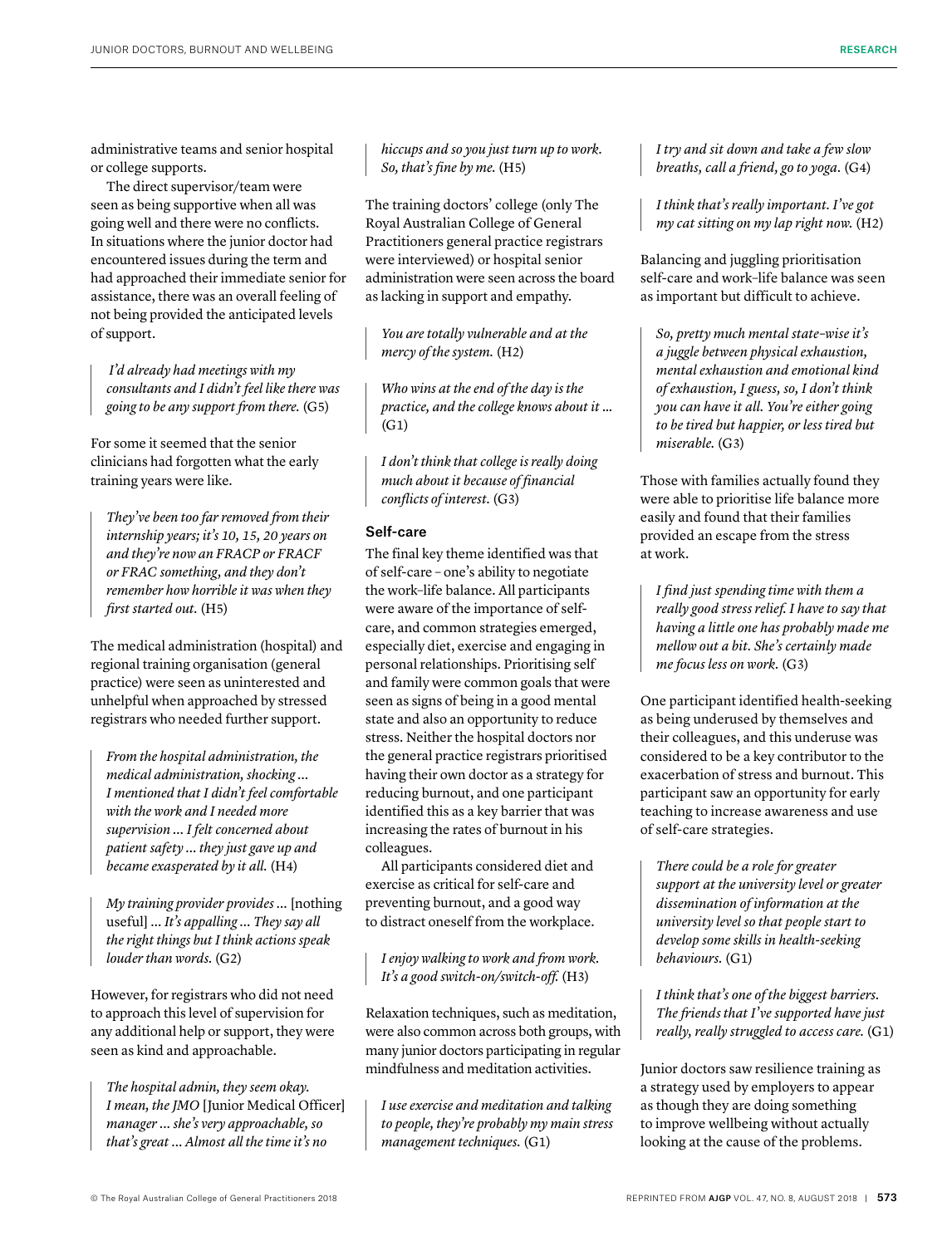*It's for show … we've been offered resilience training, wellbeing courses and encourage sort of work*–*life balance and healthy eating. I mean, I think that's all well and good … it is almost implying victim blaming. So, if a person actually suffered, or even killed themselves because they weren't resilient, because they didn't eat well, because they weren't exercising. I almost feel it's a bit patronising, that we're implying the current cohort of JMOs is actually not strong enough, we need to make them stronger so that they can survive the training.* (H5)

## When all three themes interact

The doctors who were able to identify a time when they had experienced burnout identified a deficit in more than one of the themes described above. One junior doctor described a situation where they had a poor outcome and expected themselves to behave differently, did not receive support from their senior staff and were lacking in their self-care strategies. After the incident, they engaged some external help to identify the cause and strategies to prevent future occurrence.

*My behaviour was – is inappropriate … And, at that stage, I did not feel supported at all … [the hospital] offered me the EAP*  [employee assistance program]*, and I thought bugger that, I went and paid my own psychologist … just talk it over with her, so I did three sessions or whatever to really get to the bottom of it … but it could have turned really bad. So, I don't know whether it's because people were just too busy, or they just didn't care, or whatever. Maybe I'm just more touchy feely than most other people, I don't know.* (H5)

# **Discussion**

The junior doctor years are stressful, and recently published studies on mental health issues and doctor suicides have acknowledged the need to identify what can be done to reduce the emotional burden, especially among junior doctors.2,4 From the findings of this study, it is clear that there are many factors that have an impact on junior doctors' stress,

including their ability to self-care, their expectations of their own abilities and knowledge, and their expectations and the response of others.

Our findings compared experiences of junior doctors in hospital and general practice environments. We found that both populations experienced unexpected factors that contributed to their stress. Neither group was better prepared for their practice or better at self-care. Both groups felt unsupported by their senior staff and support networks in times of stress.

Previous research has identified the interaction between work and personal stress as a multicausal model for burnout.15 The CARE study, looking at burnout in nurses, also proposed a multifactorial causality to burnout.16 The authors recommended strategies to reduce the occurrence of burnout and highlighted the need to focus on multiple elements, noting that supporting one element alone was insufficient and likely to be ineffective.16 Our study builds on these studies by identifying specific

focus areas that contribute to burnout and hypothesising further research opportunities to minimise burnout within the junior doctor population.

On the basis of our findings, we hypothesise that the three elements – expectations of self, expectations and response of others, and self-care – are linked and balanced with one another, and we propose a model for burnout. The participants who were able to clearly describe a time when they were burnt out described a deficit across all three of these areas; those who were able to identify themselves as stressed but still coping maintained balance in at least one of the domains.

Figure 1 illustrates this hypothesis. Where two areas are affected, the junior doctor experiences stress. With all three affected, they are at risk of burnout.

## Limitations

Limitations of the study are the method of participant recruitment and the sample size. Those who chose to participate in the study self-selected and may have either